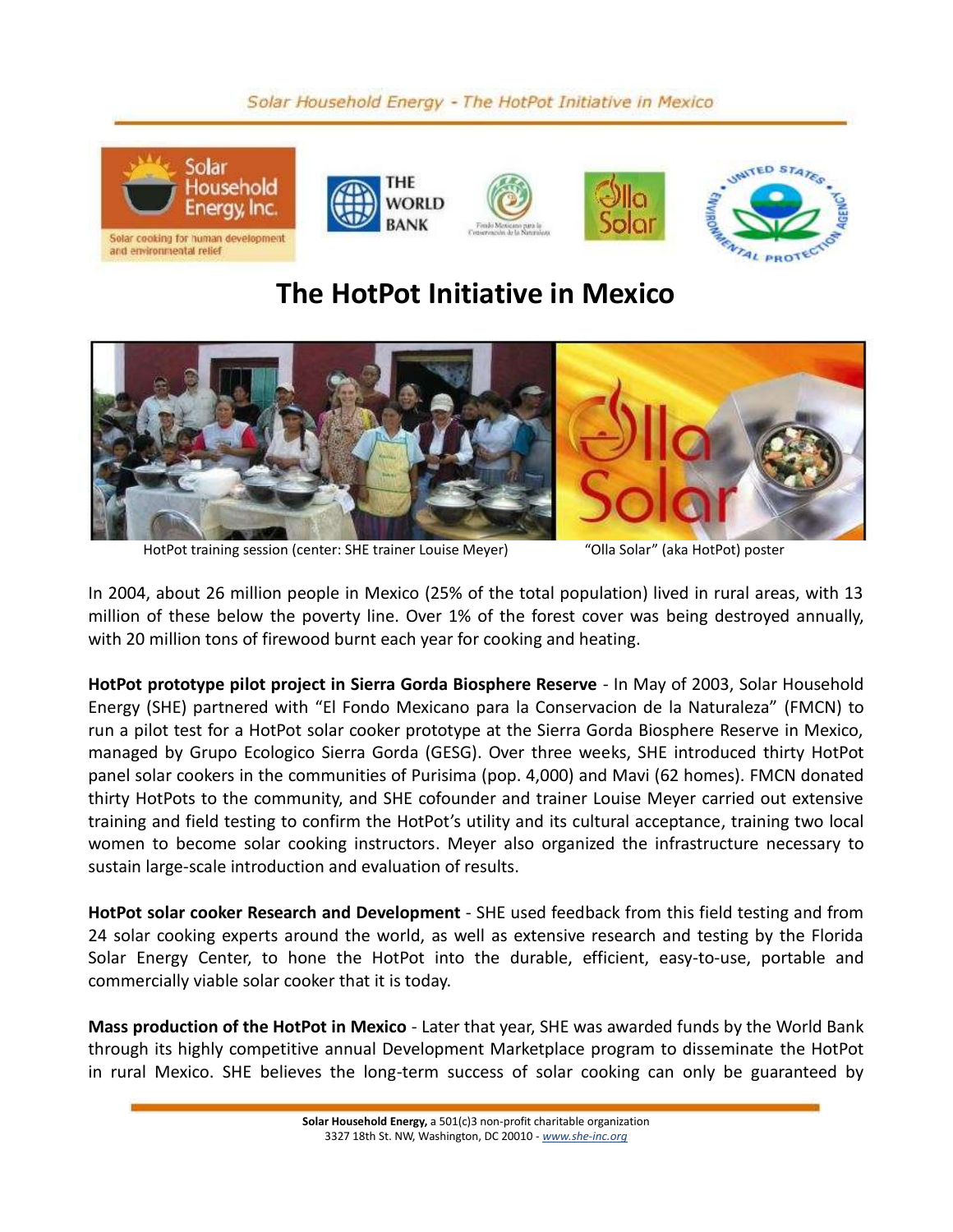## Solar Household Energy - The HotPot Initiative in Mexico

market-oriented solutions, and thus partnered with Mexican for-profit corporation, Energía Portatil S.A. (EPSA), to operate mass manufacturing, marketing and distribution of the HotPot. With support from the Alcoa Foundation, SHE achieved a detailed marketing study and business plan for the Mexican and U.S. markets, and designed a reflector based on aluminum sheet foldable panels for the higher-end market, with FMCN acting as coordinator and investor. Agreements were secured with industries to assure sustainability of HotPot production, setting the optimum HotPot price at around \$35, allowing users to recoup their investment in less than a year from fuel savings, given the HotPot lifetime of over 10 years. SHE assisted with training, coordination and international communication and promotion activities through its participation in a permanent advisory committee to the project.

**HotPot dissemination in rural Mexico** - By July 2004, 2,000 HotPots had been manufactured and trucked to eight Mexican conservation NGOs. Training materials (user's guide, recipe book, film, banners, posters, flyers) were designed and produced. Three SHE trainers spent ten weeks in-country, organizing programs in the states of Queretaro, Oaxaca, Nuevo Leon, and Coahuila, and conducting training by the cascade method. The trainers returned in 2005 to spend eight weeks in the states of San Luis Potosi, Chihuahua, and Moreila, and to revisit the original programs. Four regional coordinators and eight retailers were hired and committed to the project for three years.





Woman cooking on smoky traditional stove Woman sewing while her meal cooks in the HotPot

**Indoor Air Pollution study in rural Mexico** - In conjunction with the World Bank development grant, in 2004 SHE received a grant from the US Environmental Protection Agency (USEPA), Partnership for Clean Indoor Air (PCIA) program to assess the health effects of the partial substitution of biomass cooking with solar cooking techniques; the most effective techniques to introduce solar cooking in rural Mexico; and the sustainability of solar cooking practices based upon demographic variables in the states of Coahuila, Queretaro, Oaxaca. Research was divided into three stages: wood consumption during the rainy season, during the dry season, and operation of the solar cooker. Each stage of the study involved 20 families. All study participants reported increased savings in income and improved air quality from using HotPots. The fuelwood consumption research also set a precedent for comparing cooking technologies using different fuels.